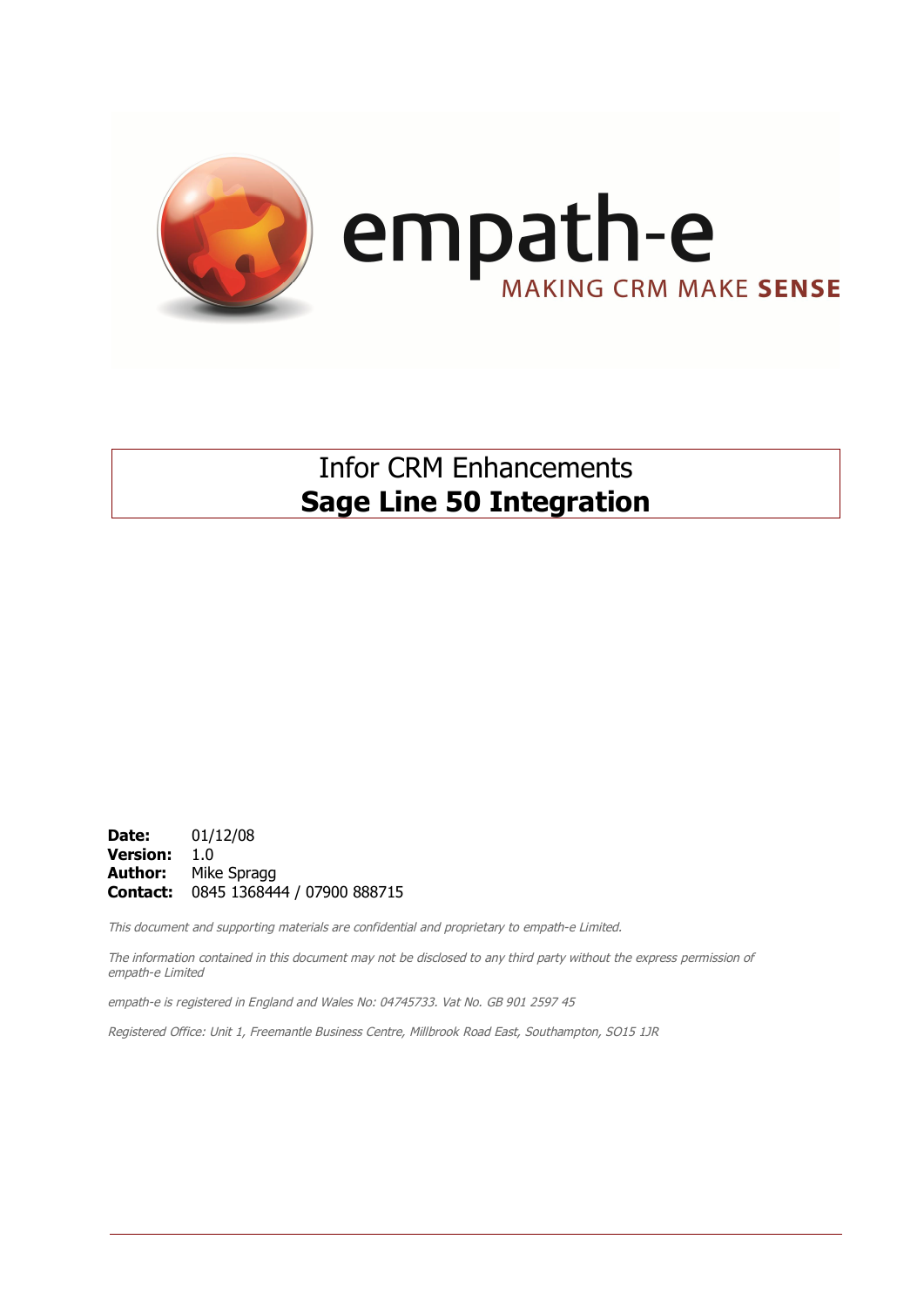# **CONTENTS**

| 1.0 |   |
|-----|---|
|     |   |
|     |   |
|     |   |
|     |   |
| 2.0 |   |
| 3.0 |   |
|     |   |
|     |   |
|     |   |
| 4.0 |   |
|     |   |
|     |   |
|     |   |
|     |   |
|     |   |
| 5.0 | 9 |

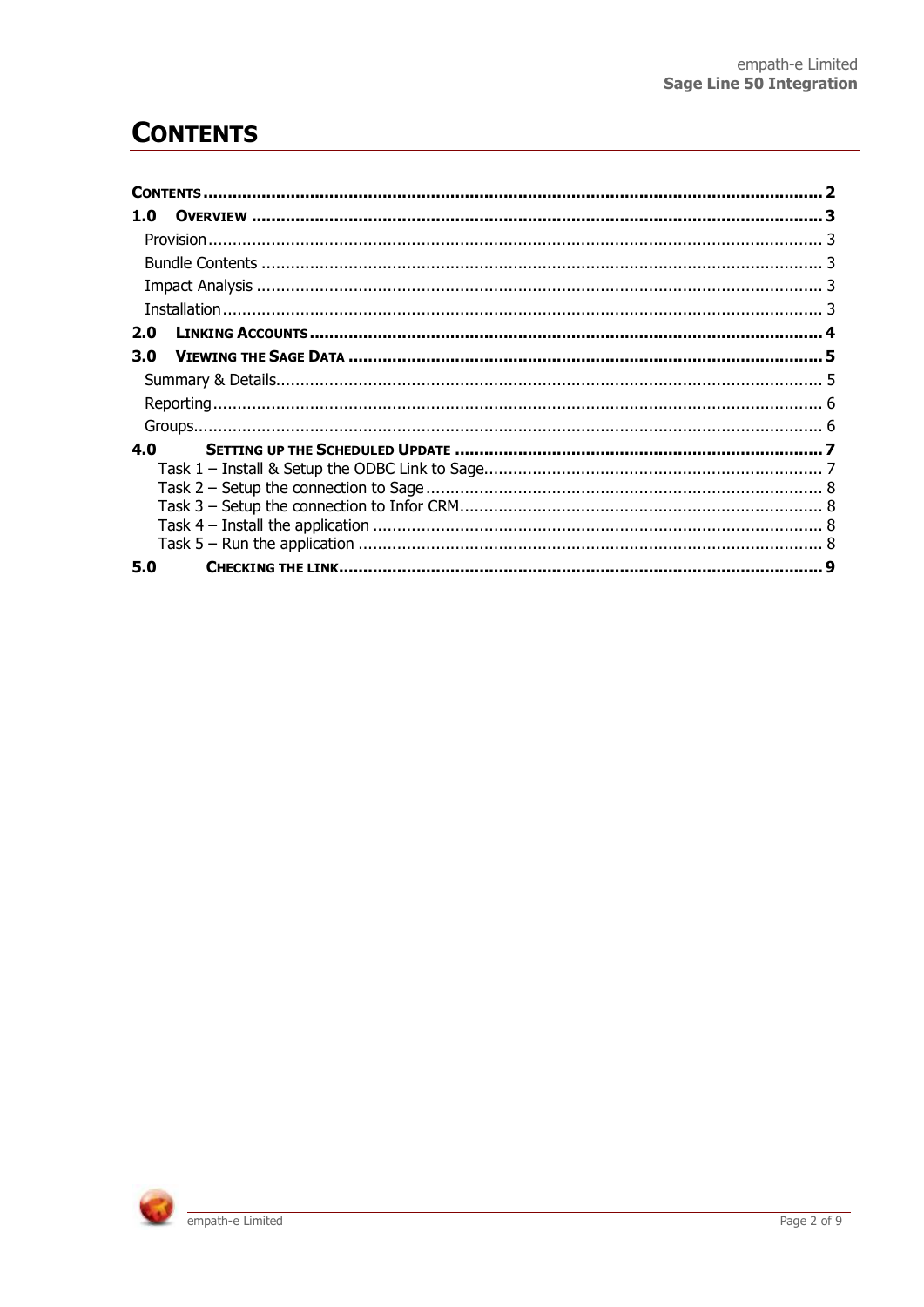# **1.0 OVERVIEW**

### **Provision**

- Extracts data from Sage Line 50 (v8.x to v15.x [2009]) into Infor CRM.
- Provide Summary View & Line Items
- $\bullet$  Provide export to Excel
- Self-Contained EXE and Bundle

## **Bundle Contents**

The following plugins are supplied or updated in this bundle.

| <b>Plugin Type</b>        | Item                                       |
|---------------------------|--------------------------------------------|
| Table                     | ACCOUNTINGINFO (Infor CRM Table)           |
|                           | ITEM (Added by bundle to store Line Items) |
| Scripts, VBscript System: | EMAS_Sage_LaunchCRW                        |
| Forms System:             | System: Sage Accounting Info               |
| Toolbars System:          | EMTB_SageL50Toolbar                        |
| Groups Account:           | Sage L50 Customers                         |
| Reports Account:          | Sage L50 Report                            |

#### **Updated:**

(None)

## **Impact Analysis**

None of the additions will alter the system in any way and can be easily removed without issue.

## **Installation**

Simply install the bundle as normal – all plugins are unique and the bundle will update the scripts as necessary.

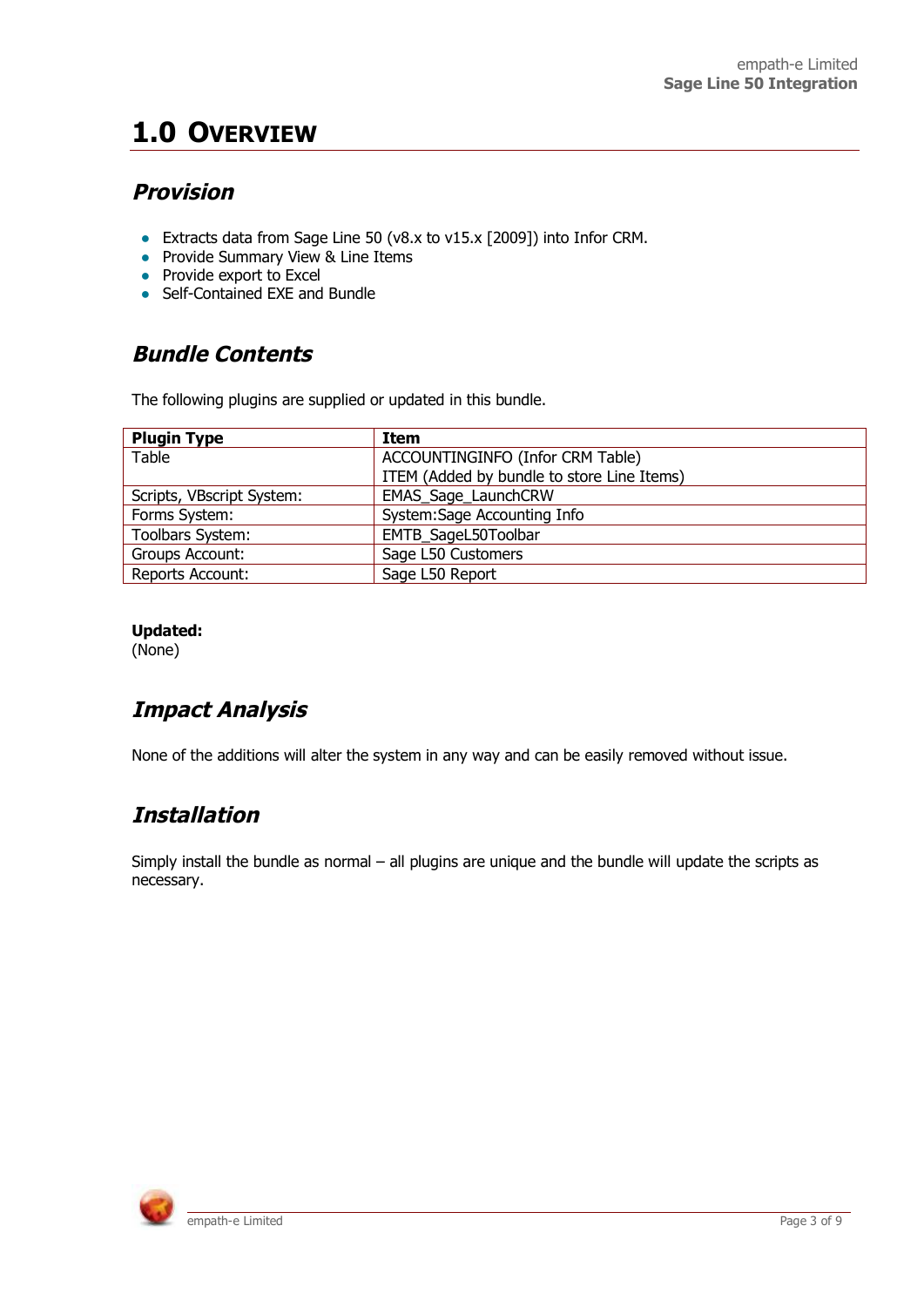# **2.0 LINKING ACCOUNTS**

#### (This task is for the accounts department)

In order to know which accounts in Infor CRM match those in Line 50 you will need to link the two via the Sage Line 50 Account Reference.

Locate each account and, from the toolbar, press the Sage Icon:

|                        | $1000000000000$<br>※ 国 国 郎                                                                       | $Q_{\rm S}$<br>喵<br>48<br>Isacel     |                                                                                                 |
|------------------------|--------------------------------------------------------------------------------------------------|--------------------------------------|-------------------------------------------------------------------------------------------------|
| Vide                   | $1$ of $1$<br>$\blacktriangleright$<br>и<br>$\blacktriangleright$<br>Main:<br>(212) EEE 2791-114 | $T_{max}$<br><b>Drooms</b>           |                                                                                                 |
| ters                   | <b>Edit Accounting Information</b>                                                               |                                      | ×                                                                                               |
| Floor<br>Aver<br>ß4    | Account:<br>System Id:<br>Report                                                                 | Create Link                          | This account is<br>currently not setup.<br><b>Enter the SageRef and</b><br>press "Create Link". |
|                        | Summary Details<br><b>Balances</b><br>Turnover MTD:<br>Turnover YTD:<br>Last Invoice:            | <b>Monthly Sales</b><br>Mar:<br>Apr: |                                                                                                 |
| Work<br>(312)<br>(312) | Last Activity:<br>Current:<br>Prior Year<br><b>Called</b>                                        | May:<br>Jun:<br>Jul:<br>Aug:         | <b>Continuously</b>                                                                             |

Simply enter the Sage Reference and press "**Create Link**". The form will then re-display without these options. Continue with this linking until all accounts are setup.

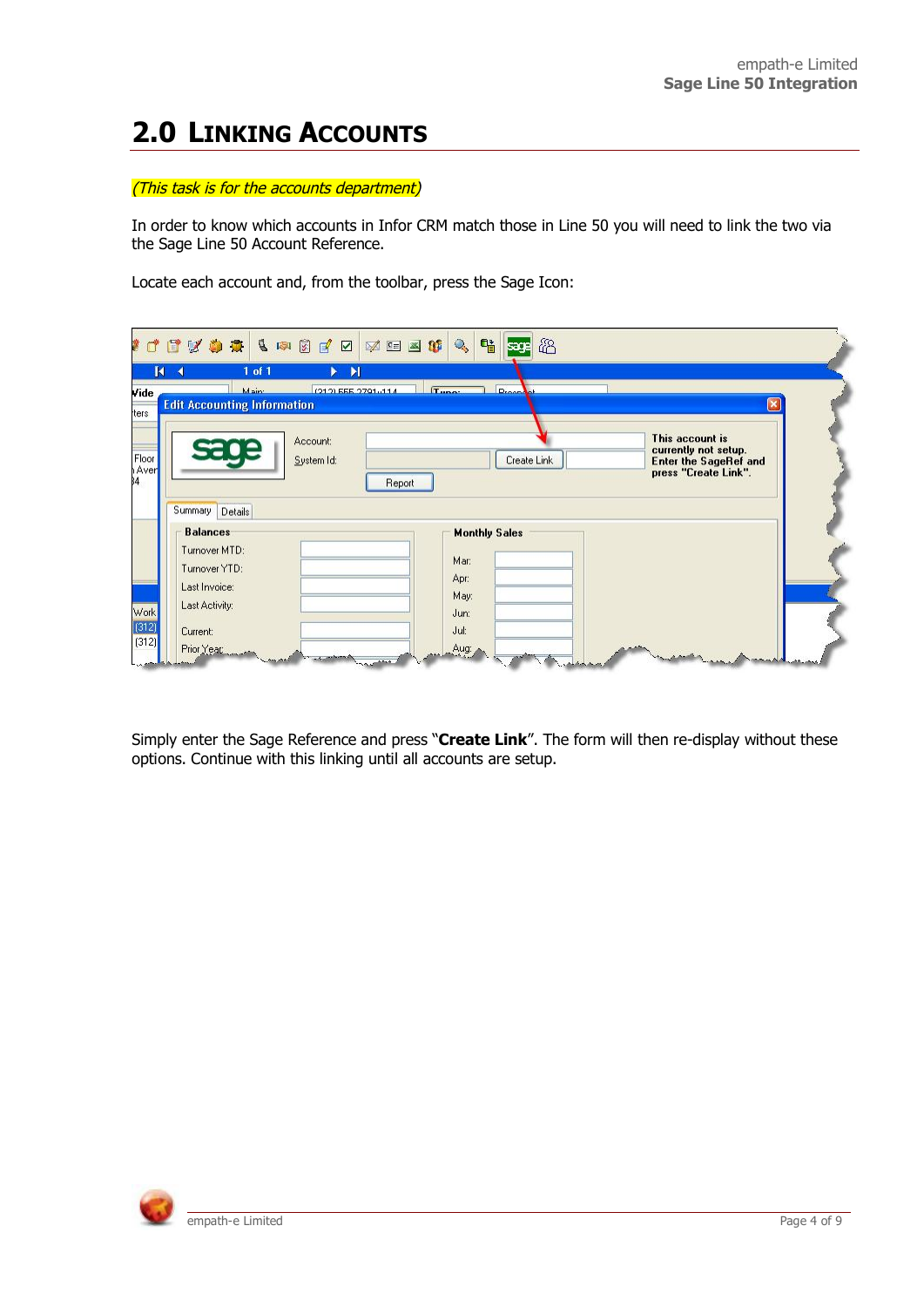# **3.0 VIEWING THE SAGE DATA**

#### (This task is for the user)

There are several outputs when the link is in operation:

### **Summary & Details**

Press the Sage toolbar button and you can then view the current summary, current year monthly breakdown and the line item details.

| sage                                                                                                                                                       | <b>Abbott Ltd.</b><br>Account:<br>123<br>System Id:<br>Report                                  |                                                                                                                                                      |
|------------------------------------------------------------------------------------------------------------------------------------------------------------|------------------------------------------------------------------------------------------------|------------------------------------------------------------------------------------------------------------------------------------------------------|
| Summary<br>Details                                                                                                                                         |                                                                                                |                                                                                                                                                      |
| <b>Balances</b><br>Turnover MTD:<br>Turnover YTD:<br>Last Invoice:<br>Last Activity:<br>Current:<br>Prior Year:<br>Lifetime Value:<br>Limit:<br>Available: | 200.00<br>500.00<br>16/11/2002 07:00:00<br>24.25<br>444.00<br>3,300.00<br>5,000.00<br>4,800.00 | <b>Monthly Sales</b><br>100.00<br>Mar:<br>200.00<br>Apr:<br>3,000.00<br>May:<br>Jun:<br>Jul:<br>Aug:<br>Sep:<br>Oct:<br>Nov:<br>Dec:<br>Jan:<br>Feb: |

| sage                       |     | Account:<br>123<br>System Id: | <b>Abbott Ltd.</b> |        |       |            |         |
|----------------------------|-----|-------------------------------|--------------------|--------|-------|------------|---------|
| $[$ Details $]$<br>Summary |     |                               | Report             |        |       |            |         |
|                            |     |                               |                    |        |       |            |         |
|                            | Ref | Type                          | Net                | VAT    | Total | Posted     | Printed |
| TaxDate<br>11/07/2008      | 222 | Invoice                       |                    | 200.00 | 35.00 | 235.00 Yes | Yes     |

You can also export the line items to Excel for further analysis.

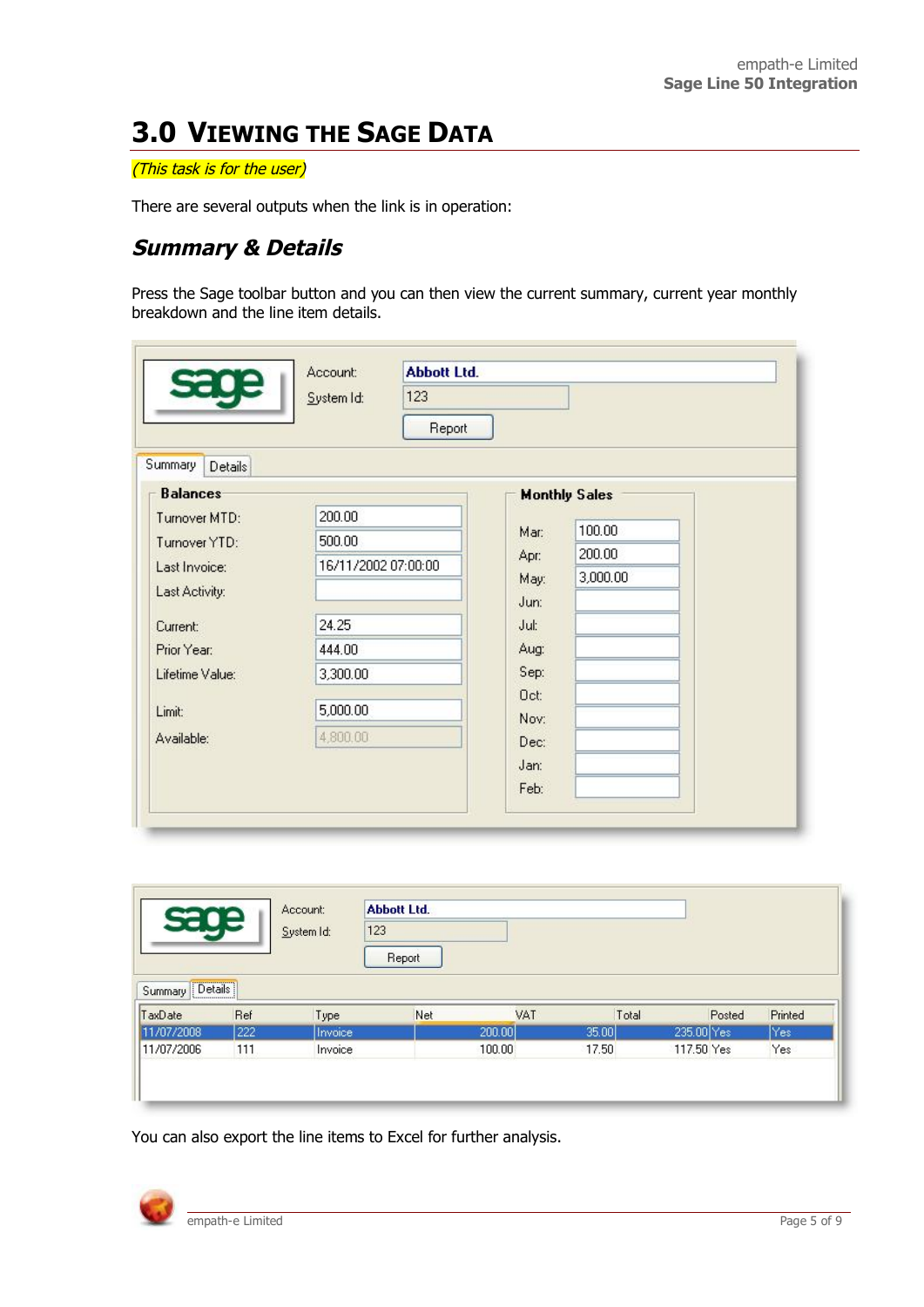## **Reporting**

Pressing the Report button will generate a "cross-tab" report that shows the summary of all transactions by year and period:

| 30/11/2008 19:15:25<br>Page 1 of 1 |                         |                         | Sage L50 v8.x Sales Report |                            |                      |                                |  |
|------------------------------------|-------------------------|-------------------------|----------------------------|----------------------------|----------------------|--------------------------------|--|
| Abbott Ltd.<br>Sage Ref<br>123     | <b>Currency</b>         |                         | <b>Status</b>              | <b>Turnover MTD</b><br>200 | <b>Current</b><br>24 | <b>Lifetime Value</b><br>3,300 |  |
| Jul/06<br>Jul/08<br>Total          | 2006<br>100<br>D<br>100 | 2008<br>0<br>200<br>200 | Total<br>100<br>200<br>300 |                            |                      |                                |  |

### **Groups**

A group is provided called "Sage L50 Customers" – this displays all current customers and their values.

| Accounts <sup>4</sup>            |                 | и<br>$\overline{\phantom{0}}$ | 12 of 87     |                  | ▸ ᢂ         |                     |              |                  |                    |
|----------------------------------|-----------------|-------------------------------|--------------|------------------|-------------|---------------------|--------------|------------------|--------------------|
| Lookup Results                   | Latest Accounts | Active Campaigns              | All Accounts | <b>Customers</b> | My Accounts | My History My Leads | My Prospects | Partners         | Sage L50 Customers |
| <b>Account</b>                   |                 | City                          | Mainphone    |                  | Sage Ref    | Turnover YTD        | Prior Year   | LifeTime Value T |                    |
| Abbott Ltd.                      |                 | Chicago                       |              | 3125557854       | 123         | £500.00             | £444.00      | £3,300.00        |                    |
| Indiana Tool and Lathe           |                 | Indianapolis                  |              | 3175550505       | 12121       |                     |              |                  |                    |
| Clayco Manufacturing             |                 | Milwaukee                     |              | 2145552220       |             |                     |              |                  |                    |
| International Motor Supply       |                 | Indianapolis                  |              | 3175556547       | <b>XXX</b>  |                     |              |                  |                    |
| <b>Heartland Products</b>        |                 | Kansas City                   |              | 8165550171       |             |                     |              |                  |                    |
| Chicago Auto Products            |                 | Chicago                       |              | 3125557575       |             |                     |              |                  |                    |
| Irwin Industries                 |                 | <b>Houston</b>                |              | 7135556545       |             |                     |              |                  |                    |
| Zenith Robotics Corp.            |                 | Oak Park                      |              | 7085559878       |             |                     |              |                  |                    |
| Davidson Drills                  |                 | Milwaukee                     |              | 4145559878       |             |                     |              |                  |                    |
| Koll Trucks                      |                 | Tempe                         |              | 3145555654       |             |                     |              |                  |                    |
| Spinnaker Mechanical Contractors |                 | Vancouver                     |              | 6045559669       |             |                     |              |                  |                    |
| Three-D Systems                  |                 | <b>Rockford</b>               |              | 8004551818       |             |                     |              |                  |                    |
| Mountain Ranch                   |                 | Burleson                      |              | 8175558333       |             |                     |              |                  |                    |
| ATEL Tools Inconstructed         |                 | Com Antonio                   |              | 2105550900       |             |                     |              |                  |                    |

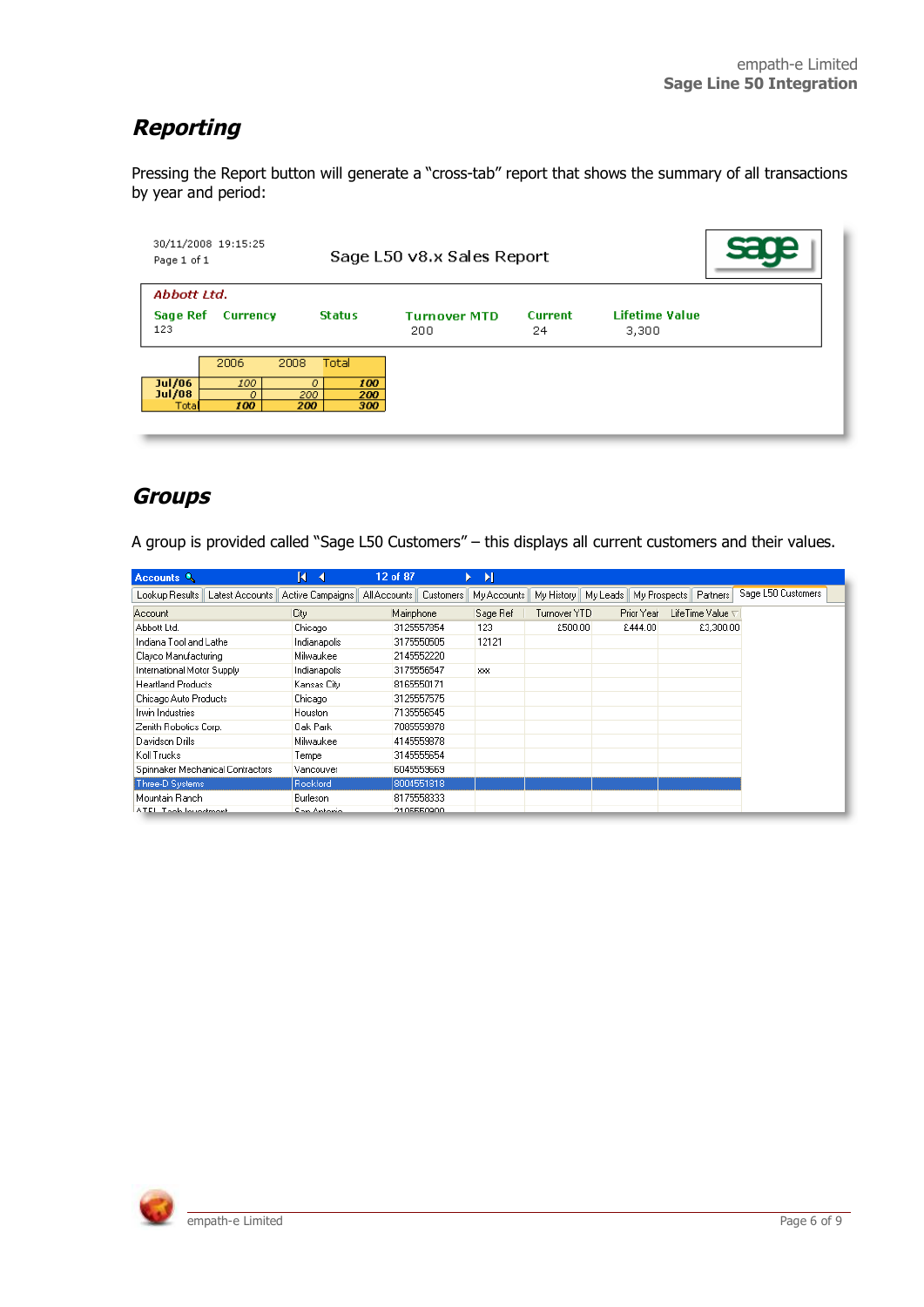# **4.0 SETTING UP THE SCHEDULED UPDATE**

#### (This task is for the system administrator)

In order for the data to automatically flow into Infor CRM there are several tasks that need to be accomplished. Once setup, we suggest you add a scheduled task to automatically run the executable on a basis to suit your site – most likely daily, overnight.

### **Task 1 – Install & Setup the ODBC Link to Sage**

Sage provide the ODBC drivers to link to Sage, simply run the setup.exe on the nominated server. You will then find a new System DSN in Control Panel | Administrative Tools | Data Sources (ODBC)

| Name | Driver                                            | Add                    |
|------|---------------------------------------------------|------------------------|
|      | SageLine50v14 Sage Line 50 v14                    | Remove                 |
|      | Sage 50 2008 ODBC Setup                           | $\vert x \vert$<br>ure |
|      | Enter data source name and paths. Then choose DK. |                        |
|      |                                                   |                        |
|      |                                                   |                        |
|      | Data Source Name: SageLine50v14                   |                        |
|      | Data Path: C:\SageLinks\ACCDATA                   |                        |

Adjust the Data Path to point to your ACCDATA folder. Note: If you are planning to run a scheduled task, ensure you use a UNC path and **not** a local filepath, as the scheduler does not have access to local resources.

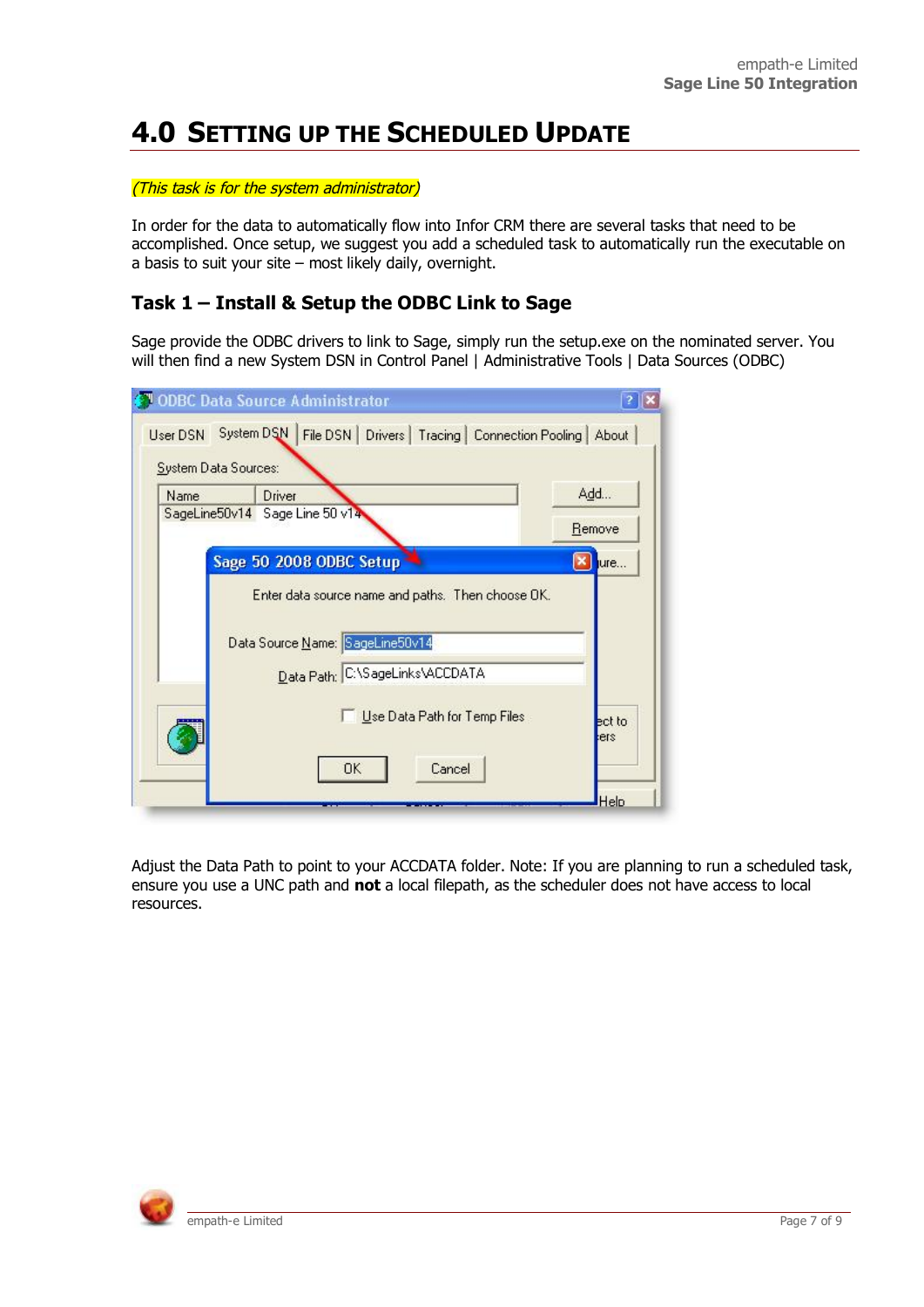### **Task 2 – Setup the connection to Sage**

Create a file in **c:\program files\Infor CRM** named "em settings SageLine50.txt" and edit the file with the following contents:

Connection:User ID=system;Password="manager";Data Source=SageLine50v14;Extended Properties="Type=ODBC"

Modify the text in red to exactly match the ODBC name.

### **Task 3 – Setup the connection to Infor CRM**

Create a file in **c:\program files\Infor CRM** named "**em\_settings\_sql.txt**" and edit the file with the following contents:

Connection:Provider=SQLNCLI.1;Password=masterkey;Persist Security Info=True;User ID=sysdba;Initial Catalog=Infor CRM;Data Source=(Local)

Modify the text in red to exactly match the Infor CRM connection details as follows:

| <b>Provider:</b> | Either SQLNCLI.1 (2005) or SQLOLEDB.1 (2000) depending on your version of SQL         |
|------------------|---------------------------------------------------------------------------------------|
|                  | Server.                                                                               |
| Catalog:         | The database name of your SQL Server database                                         |
| Source:          | (Local) if installed locally on the SQL Server, or the server name of your SQL Server |

#### **Task 4 – Install the application**

Copy the file "**Sage\_SLX\_Update.exe**" to the folder (it can be placed anywhere you prefer)

#### **Task 5 – Run the application**

Prior to running the link application you should run it manually (just double-click) to ensure it is working correctly.

| <b>E</b> Sage L50 to SalesLogix | $-  \Box  $ X |
|---------------------------------|---------------|
| SalesLogix Update               |               |
| Updating:                       |               |
| ACPO <sup></sup>                |               |
|                                 |               |
|                                 |               |
|                                 |               |

After a successful run, you can now setup the exe to run as a scheduled task.